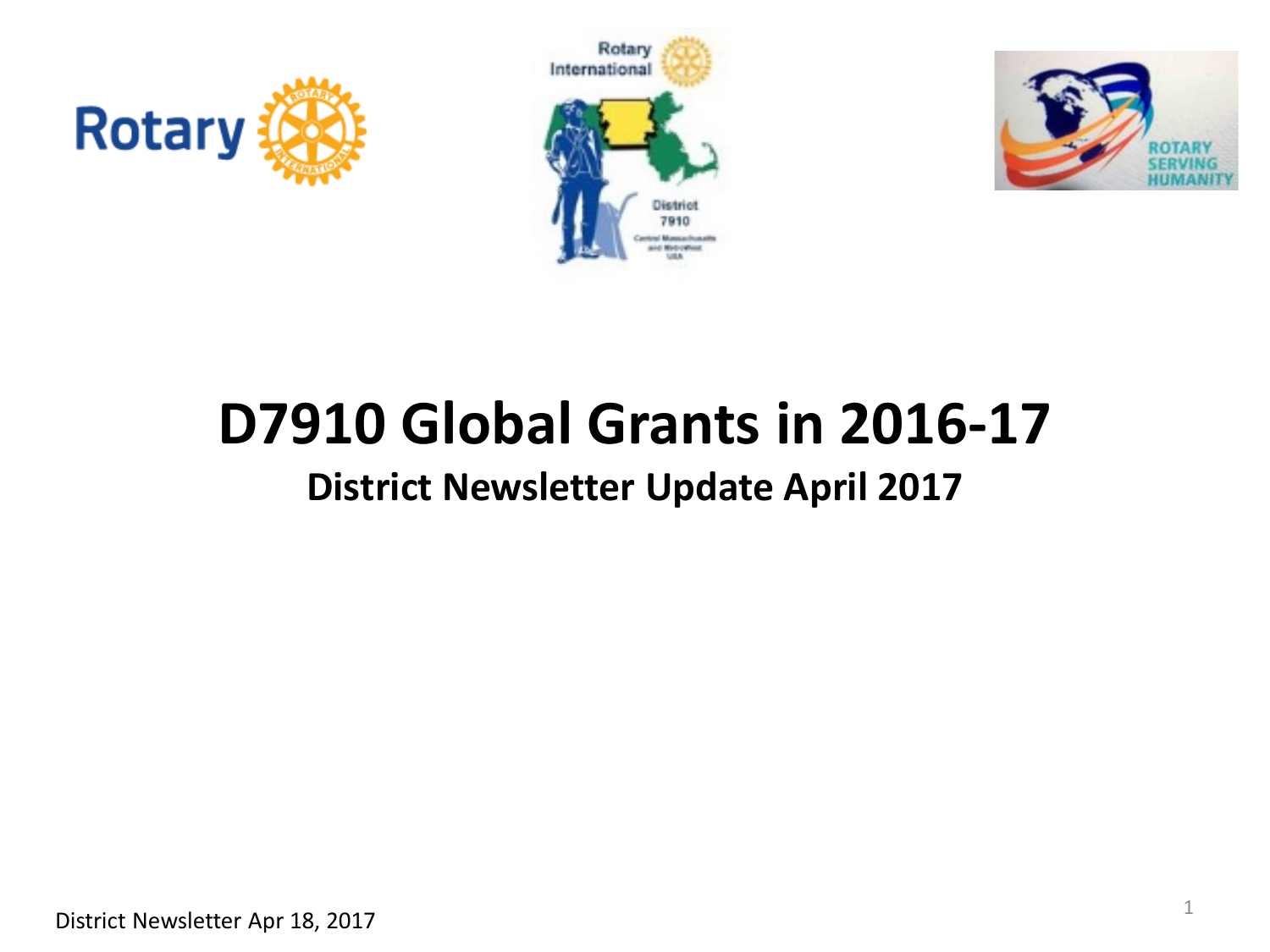

## **2016-17 Global Grants Approved**



| D7910 Rotary Club                 | <b>Wachusett Area</b>                             | Westborough                            |  |
|-----------------------------------|---------------------------------------------------|----------------------------------------|--|
| <b>Project Location</b>           | India                                             | India                                  |  |
| Global Grant #                    | GG1714706                                         | GG1747260                              |  |
| <b>Project Title</b>              | Integrated Development in Gov't<br><b>Schools</b> | Telemedicine in rural area             |  |
| Host Rotary Club, District        | Hanmkonda, D3150                                  | Pune' Pride, D3131                     |  |
| <b>Primary Area of Focus</b>      | <b>Basic Education and Literacy</b>               | <b>Disease</b><br>Prevention/Treatment |  |
| <b>Beneficiaries</b>              | Students and community                            | Rural Indian population                |  |
| Over first five years             | 11,250                                            | 50,000                                 |  |
| <b>Total Budget</b>               | \$69,691                                          | \$94,500                               |  |
| Host Club s' cash contributions   | \$14,000                                          | \$6,000                                |  |
| <b>Host District Contribution</b> | \$6,000                                           | \$10,000                               |  |
| Int'l Clubs' Cash Contribution    | \$10,483                                          | \$14,000                               |  |
| Int'l DDF Contribution            | \$10,483                                          | \$24,000                               |  |
| Word Fund Match Amount            | \$27,225                                          | \$40,500                               |  |
| Number of Districts participating | 4                                                 | 4                                      |  |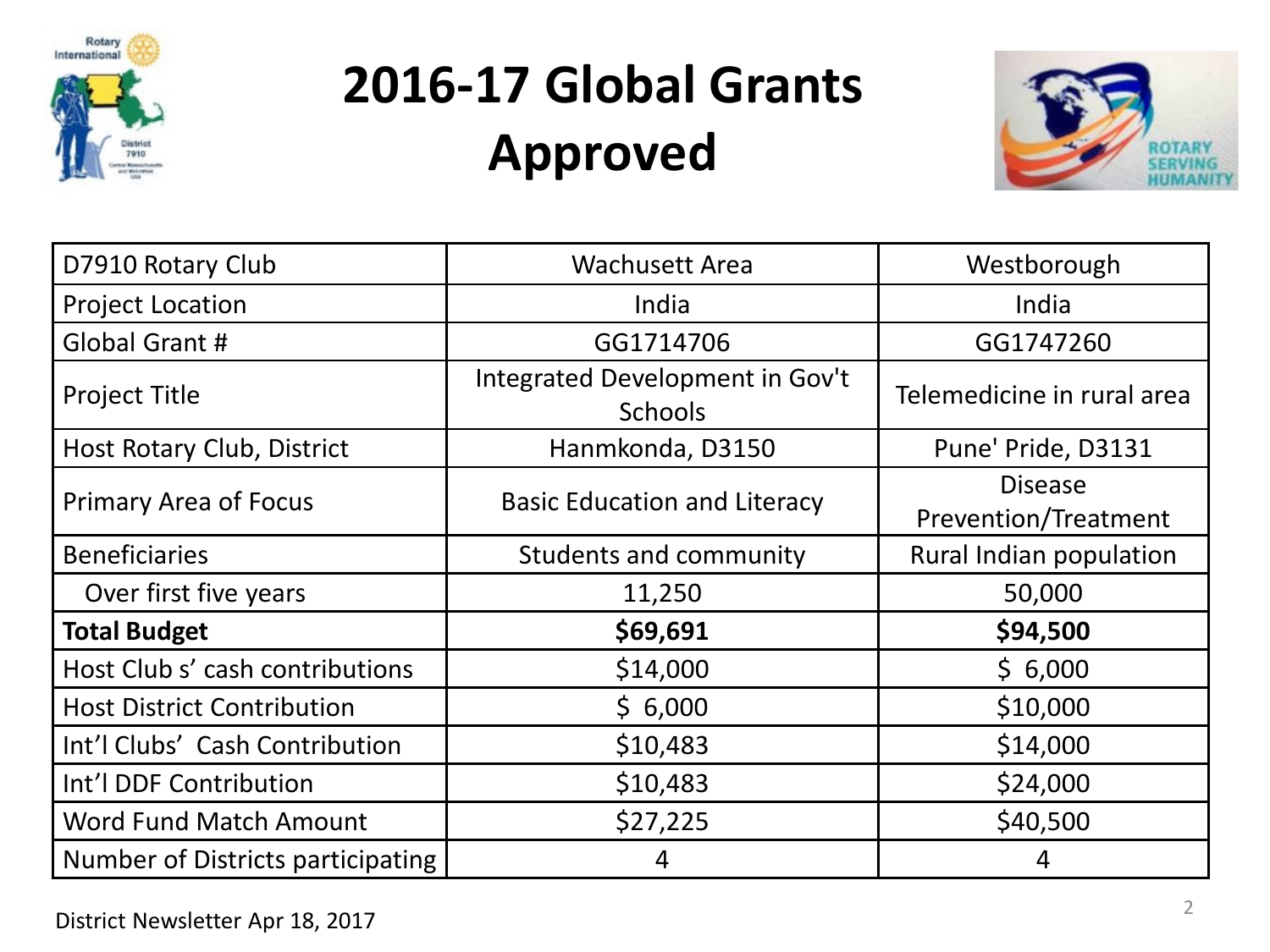

### **2016-17 Global Grant Draft Applications**



| D7910 Rotary Club                 | Nashoba Valley                                          | <b>Billerica</b>            |  |
|-----------------------------------|---------------------------------------------------------|-----------------------------|--|
| <b>Project Location</b>           | Afghanistan                                             | Armenia                     |  |
| Global Grant #                    | GG1748790                                               | GG1747329                   |  |
| <b>Project Title</b>              | <b>Water and Education</b><br><b>Midwifery Training</b> |                             |  |
| Host Rotary Club, District        | Kabul City, D2430                                       | Yerevan, D2452              |  |
| <b>Primary Area of Focus</b>      | <b>Maternal and Child Health</b>                        | <b>Water and Sanitation</b> |  |
| <b>Beneficiaries</b>              | Young women and mothers                                 | <b>Villagers</b>            |  |
| Over first five years             | 80,000-160,000                                          | 3,500                       |  |
| <b>Total Budget</b>               | \$58,007                                                | \$51,816                    |  |
| Host Club s' cash contributions   |                                                         | \$0                         |  |
| <b>Host District Contribution</b> | $\Omega$                                                | \$0                         |  |
| Int'l Clubs' Cash Contribution    | 20,005                                                  | \$21,211                    |  |
| Int'l DDF Contribution            | 14,000                                                  | \$10,000                    |  |
| Word Fund Match Amount            | 24,003                                                  | \$20,605                    |  |
| Number of Districts participating | 2 or more                                               | 2 or more                   |  |